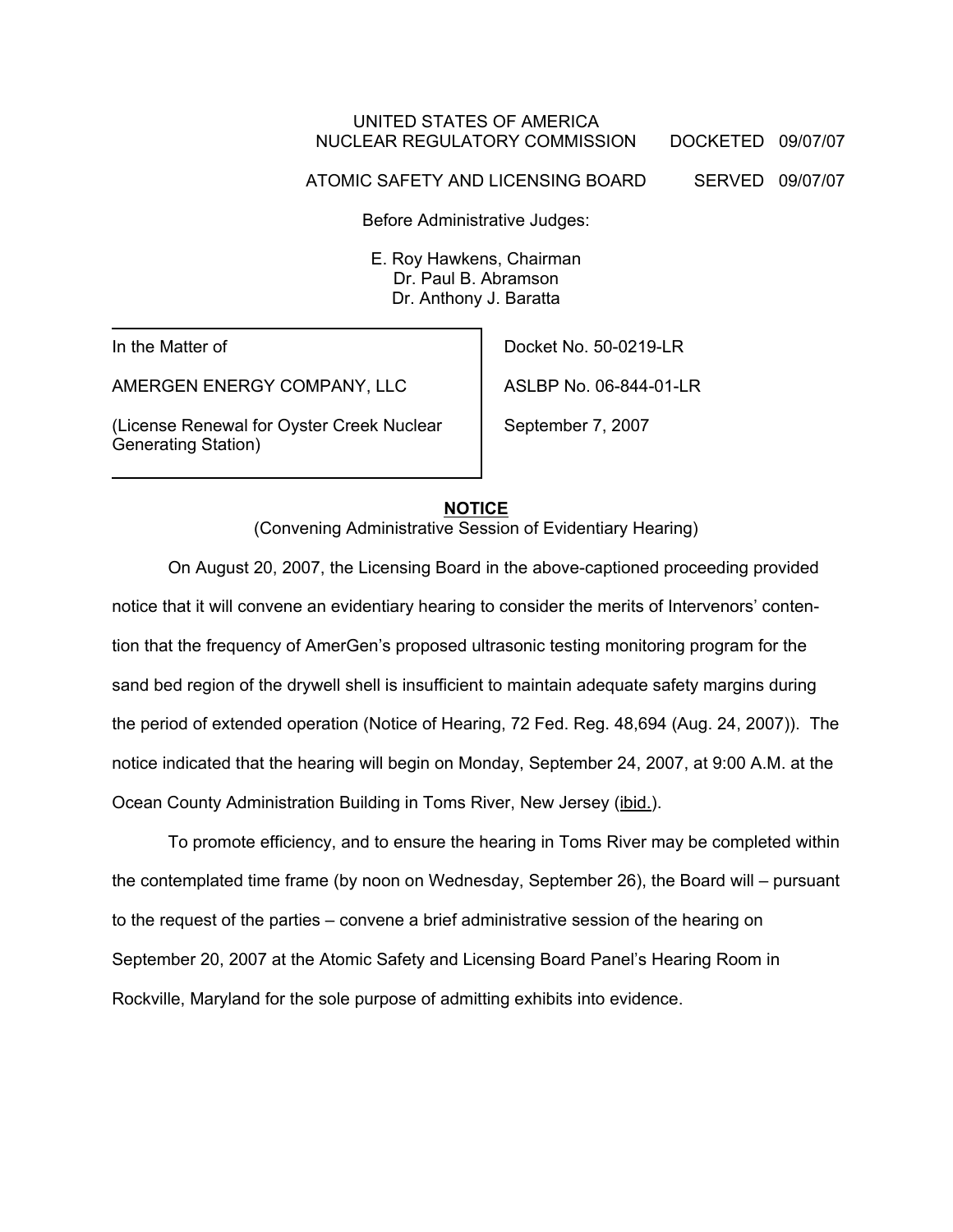- 2 -

Date, Time, and Location of Administrative Session of Evidentiary Hearing

- DATE: Thursday, September 20, 2007
- TIME: Beginning at 10:00 a.m. EDT
- LOCATION: Atomic Safety & Licensing Board Panel Hearing Room Two White Flint North, Third Floor 11545 Rockville Pike Rockville, Maryland 20852-2738

Matters of substance regarding Intervenors' admitted contention will not be discussed at

this administrative session. The session will be open to the public and will be transcribed.<sup>1</sup>

It is so ORDERED.

#### FOR THE ATOMIC SAFETY AND LICENSING BOARD<sup>2</sup>

*/RA/*

 $\overline{a}$ 

E. Roy Hawkens, Chairman ADMINISTRATIVE JUDGE

Rockville, Maryland September 7, 2007

<sup>&</sup>lt;sup>1</sup> Members of the public who plan to attend the administrative session are advised that security measures will be employed at the entrance to the hearing facility, including searches of hand-carried items such as briefcases or backpacks.

<sup>&</sup>lt;sup>2</sup> Copies of this Notice were sent this date by Internet e-mail to counsel for:  $(1)$ AmerGen; (2) Citizens; (3) the NRC Staff; and (4) New Jersey.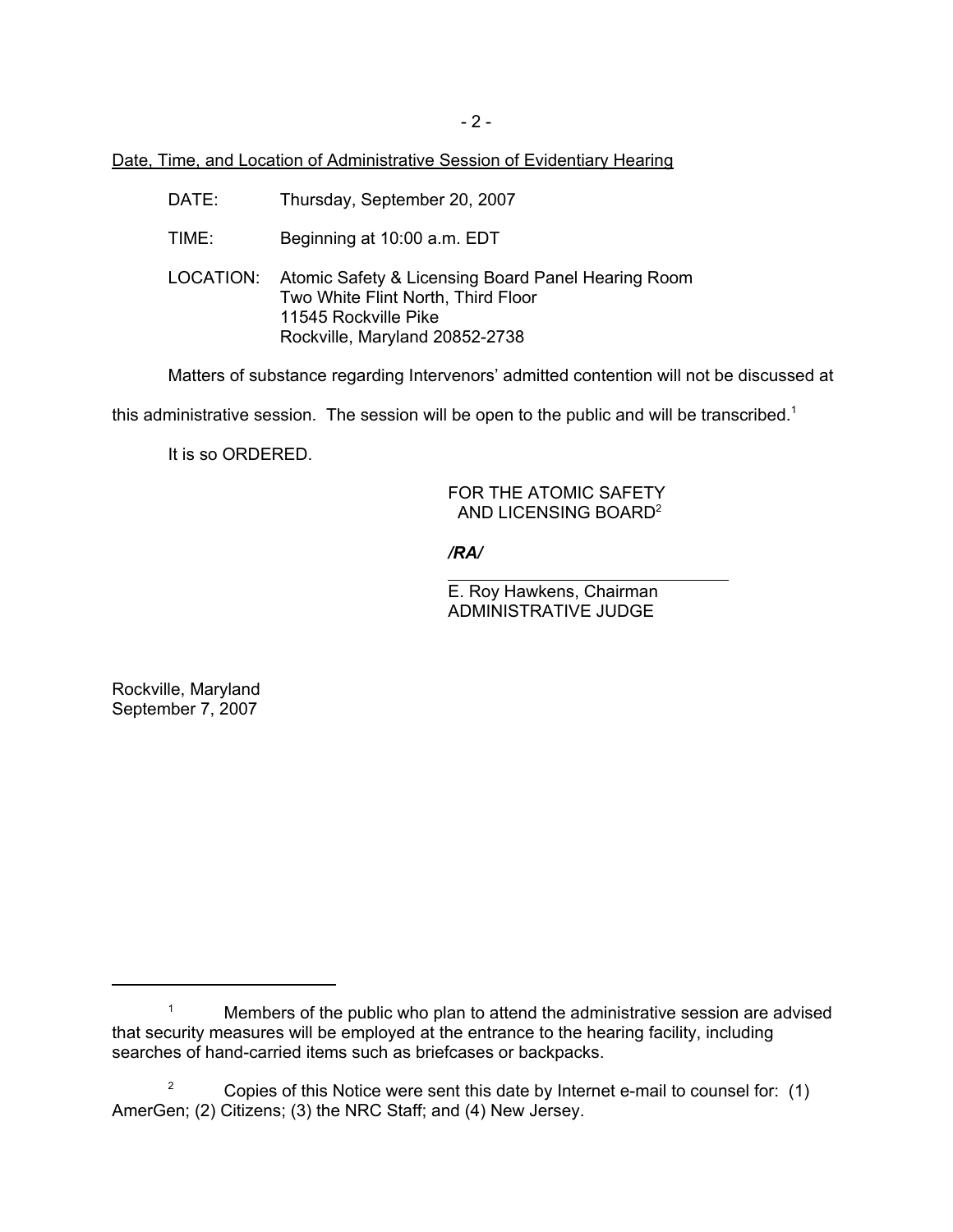## UNITED STATES OF AMERICA NUCLEAR REGULATORY COMMISSION

In the Matter of (a)

AMERGEN ENERGY COMPANY, LLC ) Docket No. 50-219-LR

(Oyster Creek Nuclear Generating Station) )

# CERTIFICATE OF SERVICE

)

 ) )

I hereby certify that copies of the foregoing LB NOTICE (CONVENING ADMINISTRATIVE SESSION OF EVIDENTIARY HEARING) have been served upon the following persons by U.S. mail, first class, or through NRC internal distribution.

Office of Commission Appellate Adjudication U.S. Nuclear Regulatory Commission Washington, DC 20555-0001

Administrative Judge Paul B. Abramson Atomic Safety and Licensing Board Panel Mail Stop - T-3 F23 U.S. Nuclear Regulatory Commission Washington, DC 20555-0001

Mitzi A. Young, Esq. Mary C. Baty, Esq. Office of the General Counsel Mail Stop - O-15 D21 U.S. Nuclear Regulatory Commission Washington, DC 20555-0001

Paul Gunter, Reactor Oversight Beyond Nuclear Nuclear Policy Research Institute 6930 Carroll Avenue, Suite 400 Takoma Park, MD 20912

Administrative Judge E. Roy Hawkens, Chair Atomic Safety and Licensing Board Panel Mail Stop - T-3 F23 U.S. Nuclear Regulatory Commission Washington, DC 20555-0001

Administrative Judge Anthony J. Baratta Atomic Safety and Licensing Board Panel Mail Stop - T-3 F23 U.S. Nuclear Regulatory Commission Washington, DC 20555-0001

Richard Webster, Esq. Rutgers Environmental Law Clinic 123 Washington Street Newark, NJ 07102-5695

Donald J. Silverman, Esq. Kathryn M. Sutton, Esq. Alex S. Polonsky, Esq. Morgan, Lewis & Bockius LLP 1111 Pennsyvlania Ave., NW Washington, DC 20004